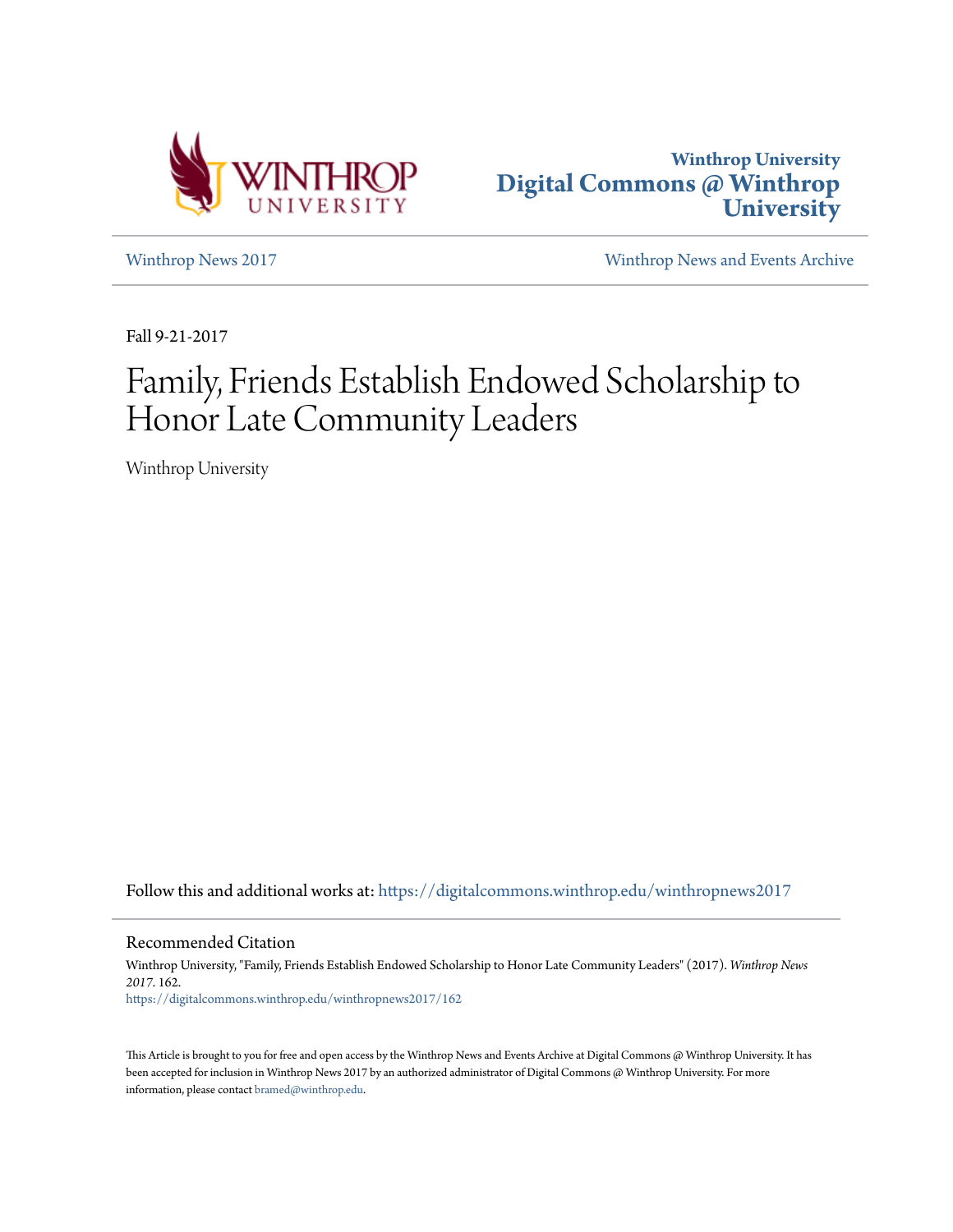EMAIL WINGSPAN BLACKBOARD MAP SITE O PEOPLE



UNIVERSITY **ABOUT ADMISSIONS & AID ACADEMICS STUDENT AFFAIRS ATHLETICS GIVING** 09/21/2017

VINTHROP

**O** SHARE - 89 年 -

All News

Archives

RSS News Feeds

Winthrop in the News

**Family, Friends Establish Endowed Scholarship to Honor Late Community Leaders**

## **Quick Facts**

**The Hill-Kay Scholarship will support Winthrop** students pursuing careers in insurance or financial services.

**Robert Hill was a longtime Fort Mill resident,** while Dick Kay lived in Rock Hill for 44 years.



Family and friends of the late Robert Hill and Dick Kay Jr. established and endowed a scholarship for students pursuing careers in insurance or financial services.

ROCK HILL, SOUTH CAROLINA – The late **Robert Hill** and **Dick Kay Jr.** spent much of their lives giving – to their country, their families, their communities. To honor their memory and support Winthrop students pursuing careers in insurance or financial services, Hill and Kay's family and friends have established and endowed a **new scholarship**.

The **Hill-Kay Scholarship**, an endowed fund, will provide an annual award for a Winthrop student who has secured an internship with an insurance/financial services firm for which the student will receive official academic credit toward an undergraduate degree. The scholarship, which awards for the first time in **fall 2018**, will assist with travel, lodging and additional support necessary during the student's internship.

Richard Kay III '94 explained that the **Hill-Kay Scholarship** affords both families the opportunity to commemorate two men who gave so much to their communities.

"The scholarship was the best way that we could determine to give back to our local community and to a student in need – as Dad did in his State Farm agency by hiring Winthrop students," said Richard.

The Hill-Kay Scholarship illustrates the university's emphasis on creating a flourishing culture of philanthropy, with fundraising defined as a key priority in the Winthrop Plan, the university's strategic plan through 2025.

Both **Robert** and **Dick** have strong family ties to Winthrop. Robert's son, Michael '78 and wife Cheryl '78, earned Winthrop degrees. Dick's wife, June Davis Kay, attended Winthrop, and his son, Richard, earned a B.S. degree in 1994. Robert and Dick maintained close friendships with Bob Breakfield and Gay Randolph '72, both faculty members in Winthrop's College of Business Administration who also contributed to the Hill-Kay Scholarship.

**Robert Hill** served in the U.S. Marines—Third Marine Division—in the Pacific Theater. He also served in the South Carolina National Guard until his retirement as major in 1963. Robert worked as a State Farm insurance agent and realtor for 47 years. He and his late wife, Dorothy Alma Case, were longtime Fort Mill residents. Robert was active in his community, where he was president of the